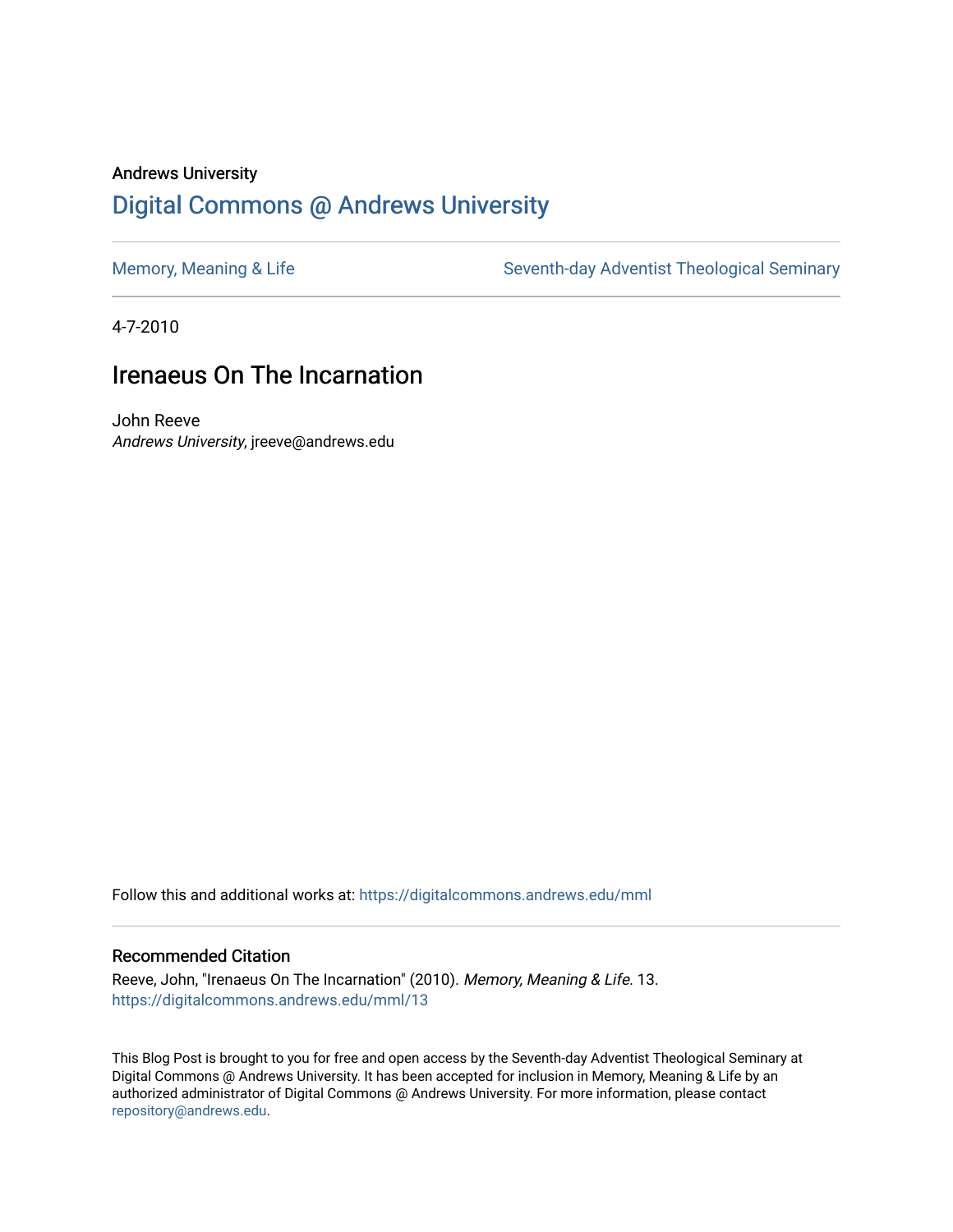The Wayback Machine - http://web.archive.org/web/20120716002105/http://www.memorymeaningfaith.or…

# **[Memory, Meaning & Faith](http://web.archive.org/web/20120716002105/http://www.memorymeaningfaith.org/blog/)**

- [Main](http://web.archive.org/web/20120716002105/http://www.memorymeaningfaith.org/blog)
- [About](http://web.archive.org/web/20120716002105/http://www.memorymeaningfaith.org/blog/about.html)
- [Archives](http://web.archive.org/web/20120716002105/http://www.memorymeaningfaith.org/blog/archives.html)

[« 2010 Ellen White Symposium: Current Issues Discussio](http://web.archive.org/web/20120716002105/http://www.memorymeaningfaith.org/blog/2010/04/2010-ellen-white-symposium-current-issues-discussion.html)[n |](http://web.archive.org/web/20120716002105/http://www.memorymeaningfaith.org/blog/2010/04/adventist-pioneers-women-ministry.html) [Mai](http://web.archive.org/web/20120716002105/http://www.memorymeaningfaith.org/blog/)[n](http://web.archive.org/web/20120716002105/http://www.memorymeaningfaith.org/blog/2010/04/adventist-pioneers-women-ministry.html) | What Did Early Adventist Pioneers Think About Women in Ministry? »

## **April 07, 2010**

### **Irenaeus On The Incarnation**

#### **[Irenaeus](http://web.archive.org/web/20120716002105/http://en.wikipedia.org/wiki/Irenaeus)** of Lyons

6. This also does likewise meet [the case] of those who maintain that HE suffered only in appearance. For if He did not truly suffer, no thanks to Him, since there was no suffering at all; and when we shall actually begin to suffer, He will seem as leading us astray, exhorting us to endure buffeting, and to turn the other cheek, if He did not Himself before us in reality suffer the same; and as He misled them by seeming to them what He was not, so does He also mislead us, be exhorting us to endure what He did not endure Himself. [In that case] we shall be even above the Master, because we suffer and sustain what our Master never bore or endured. But as our Lord is alone truly Master, so the Son of God is truly good and patient, the Word of God the Father having been made the Son of man. For He fought and conquered; for He was man contending for the fathers, and through obedience doing away with disobedience completely: For He bound the strong man, and set free the weak, and endowed His own handiwork with salvation, by destroying sin. For He is a most holy and merciful Lord, and loves the human race.

7. Therefore, as I have already said, He caused man (human nature) to cleave to and to become one with God. For unless man had overcome the enemy of man, the enemy would not have been legitimately vanquished. And again: unless it had been God who had freely given salvation, we could never have possessed it securely. And unless man had been joined to God, he could never have become a partaker of incorruptibility. For it was incumbent upon the Mediator between God and men, by His relationship to both, to bring both to friendship and concord, and present man to God, while He revealed God to man. For, in what way could we be partakers of the adoption of sons, unless we had received from Him through the Son that fellowship which refers to Himself, unless His Word, having been made flesh, had entered into communion with us? Wherefore also He passed through every stage of life, restoring to all communion with God. Those, therefore, who assert that He appeared putatively, and was neither born in the flesh nor truly made man, are as yet under the old condemnation, holding out patronage to sin; for, by their showing, death has not been vanquished, which "reigned from Adam to Moses, even over them that had not sinned after the similitude of Adam's transgression." But the law coming, which was given by Moses, and testifying of sin that it is a sinner, did truly take away his (death's) kingdom, showing that he was no king, but a robber; and it revealed him as a murderer. It laid, however, a weighty burden upon man, who had sin in himself, showing that he was liable to death. For as the law was spiritual, it merely made sin to stand out in relief, but did not destroy it. For sin had no dominion over the spirit, but over man. For it behoved Him who was to destroy sin, and redeem man under the power of death, that He should Himself be made that very same thing which he was, that is, man; who had been drawn by sin into bondage, but was held by death, so that sin should be destroyed by man, and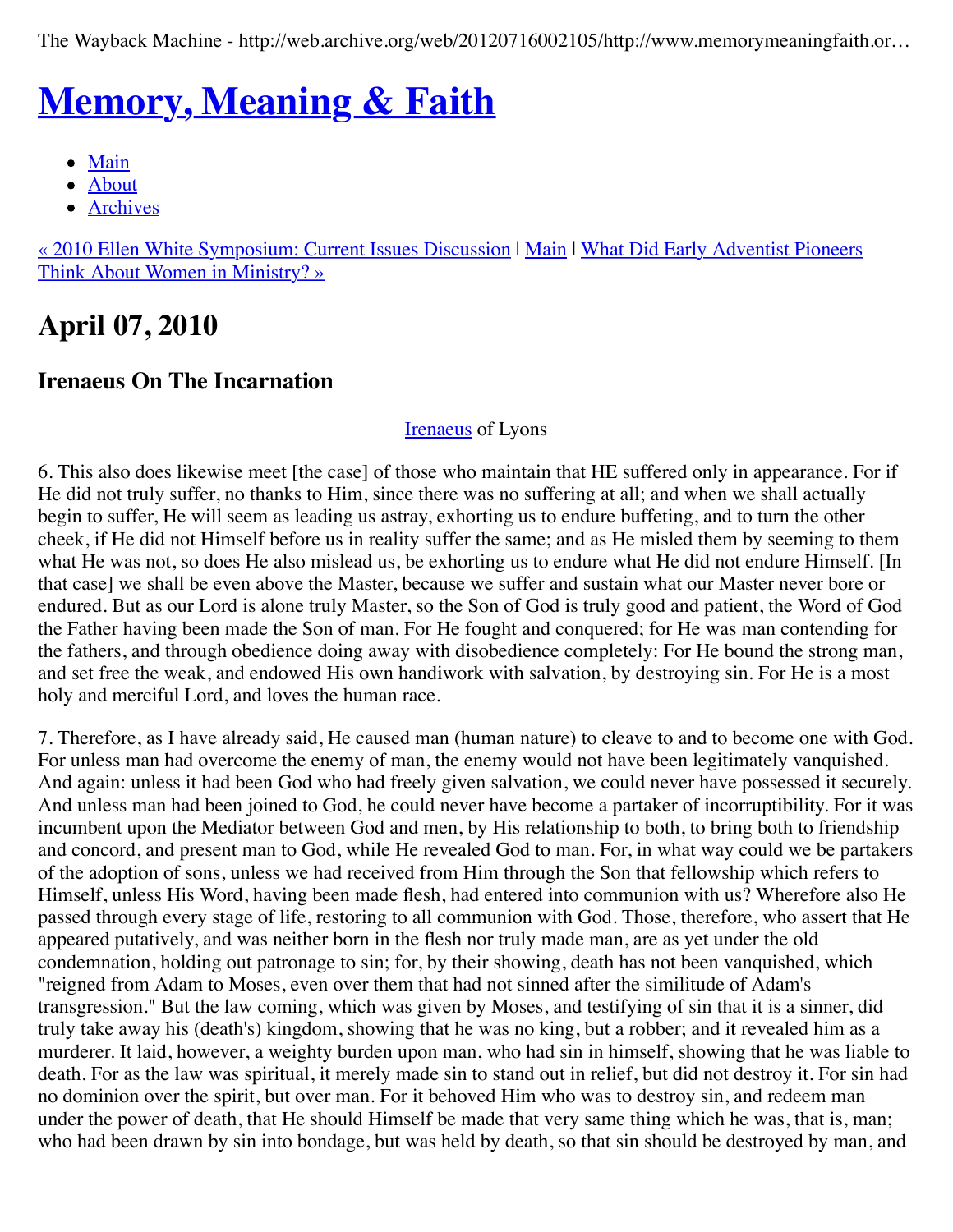man should go forth from death. For as by the disobedience of the one man who was originally moulded from virgin soil, the many were made sinners, and forfeited life; so was it necessary that, by the obedience of one man, who was originally born from a virgin, many should be justified and receive salvation. Thus, then, was the Word of God made man, as also Moses says: "God, true are His works." But if, not having been made flesh, He did appear as if flesh, His work was not a true one. But what He did appear, that He also was: God recapitulated in Himself the ancient formation of man, that He might kill sin, deprive death of its power, and vivify man; and therefore His works are true.

([Irenaeus](http://web.archive.org/web/20120716002105/http://en.wikipedia.org/wiki/Irenaeus), [Against Heresies,](http://web.archive.org/web/20120716002105/http://www.newadvent.org/fathers/0103.htm) Book 3, 18.6-7.)

Posted by [John W. Reeve](http://web.archive.org/web/20120716002105/http://profile.typepad.com/jreeve) on April 07, 2010 | [Permalink](http://web.archive.org/web/20120716002105/http://www.memorymeaningfaith.org/blog/2010/04/irenaeus-incarnation.html)

[Save to del.icio.us](http://web.archive.org/web/20120716002105/http://del.icio.us/post) |

#### **Comments**

You can follow this conversation by subscribing to the [comment feed](http://web.archive.org/web/20120716002105/http://www.memorymeaningfaith.org/blog/2010/04/irenaeus-incarnation/comments/atom.xml) for this post.

Things that would be useful: A general button where I could say "I like it!" If such a button existed, I would click it right now.

Since I can't, I'll just go ahead and use up this comment box to say that I find it revealing how Irenaeus is using logic to extrapolate the plain sayings of Scripture to construct a reason for why his position must be correct. That's to be expected, I suppose. But we seem to be in danger when we start arguing with each other in the realm of the logical constructions on top of Scripture.

Posted by: Kessia Reyne | [April 09, 2010 at 05:03 PM](http://web.archive.org/web/20120716002105/http://www.memorymeaningfaith.org/blog/2010/04/irenaeus-incarnation.html?cid=6a01287656f488970c0133ec93caa2970b#comment-6a01287656f488970c0133ec93caa2970b)

You are right in separating what Scripture is saying from what logical constructions are argued. When the argument is over Scripture remains true while the logical constructions must be tested for usefulness in illustrating the truth of Scripture. The sylogisms are only true in as far as they reflect the truth from Scripture.

Posted by: [John W Reeve](http://web.archive.org/web/20120716002105/http://memorymeaningfaith.org/) | [April 09, 2010 at 10:08 PM](http://web.archive.org/web/20120716002105/http://www.memorymeaningfaith.org/blog/2010/04/irenaeus-incarnation.html?cid=6a01287656f488970c0133ec950744970b#comment-6a01287656f488970c0133ec950744970b)

### **Verify your Comment**

### **Previewing your Comment**

Posted by: 1

This is only a preview. Your comment has not yet been posted.

Post Edit

Your comment could not be posted. Error type: Your comment has been posted. [Post another comment](javascript:void%200;)

<span id="page-2-0"></span>The letters and numbers you entered did not match the image. Please try again.

As a final step before posting your comment, enter the letters and numbers you see in the image below. This prevents automated programs from posting comments.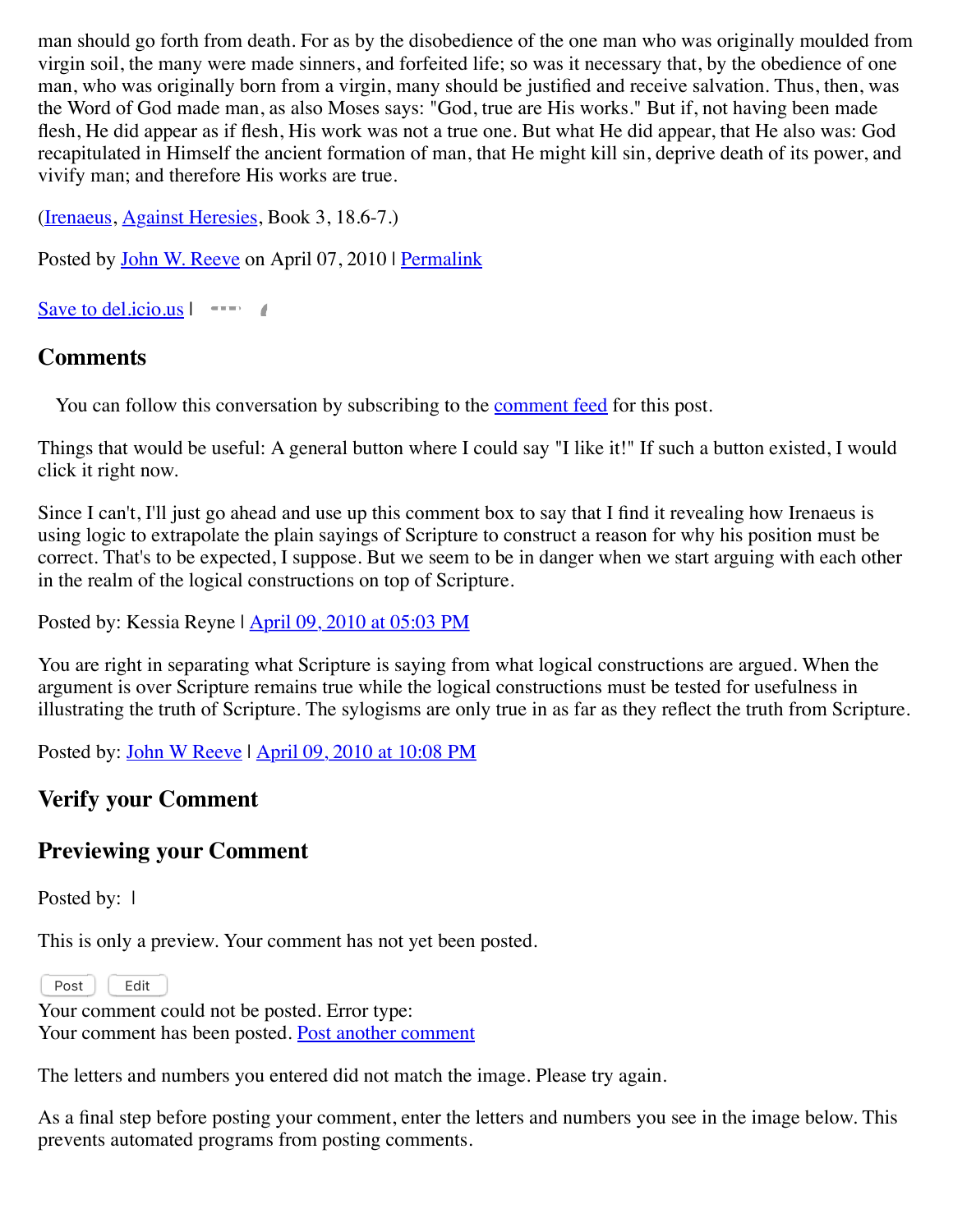Having trouble reading this image? [View an alternate.](#page-2-0)

Continue

### **Post a comment**

### **[About](http://web.archive.org/web/20120716002105/http://memorymeaningfaith.typepad.com/blog/about.html)**

Memory, Meaning  $&$  Faith is a blog covering Christian history in light of contemporary issues.

- [Why We're Here](http://web.archive.org/web/20120716002105/http://www.memorymeaningfaith.org/blog/why-were-here.html)
- [Who We Are](http://web.archive.org/web/20120716002105/http://www.memorymeaningfaith.org/blog/who-we-are.html)
- [What We Believe](http://web.archive.org/web/20120716002105/http://www.memorymeaningfaith.org/blog/what-we-believe.html)
- [Commenting Guidelines](http://web.archive.org/web/20120716002105/http://www.memorymeaningfaith.org/blog/commenting-guidelines.html)

### **[Subscribe](http://web.archive.org/web/20120716002105/http://www.memorymeaningfaith.org/blog/subscribe.html)**

[Weekly Email Newsletter](http://web.archive.org/web/20120716002105/http://eepurl.com/im9P)

### **Search**

search

## **Popular Posts**

- [What Did The Adventist Pioneers Think About Women In Minestry?](http://web.archive.org/web/20120716002105/http://www.memorymeaningfaith.org/blog/2010/04/adventist-pioneers-women-ministry.html)
- ["Our College" Today](http://web.archive.org/web/20120716002105/http://www.memorymeaningfaith.org/blog/2010/06/our-college-today-.html)
- [The Hour Of His Judgment Is Come](http://web.archive.org/web/20120716002105/http://www.memorymeaningfaith.org/blog/2010/04/hour-judgment-is-come.html)
- [Higher Critical Thinking \(Part I\)](http://web.archive.org/web/20120716002105/http://www.memorymeaningfaith.org/blog/2010/03/highercritical-thinking-part-i.html)
- [The Trinity Is A Paradox](http://web.archive.org/web/20120716002105/http://www.memorymeaningfaith.org/blog/2010/03/the-trinity-is-a-paradox.html)
- [The Great Commission Inside The Church](http://web.archive.org/web/20120716002105/http://www.memorymeaningfaith.org/blog/2010/04/the-great-comission-inside-the-church.html)
- [Arminianism and Adventism Symposium](http://web.archive.org/web/20120716002105/http://www.memorymeaningfaith.org/blog/arminianism-and-adventism-symposium/)

## **Recent Comments**

- [Florin Lai](http://web.archive.org/web/20120716002105/http://www.memorymeaningfaith.org/blog/2012/02/2012-seminary-scholarship-symposium-.html?cid=6a01287656f488970c017616148ab1970c#comment-6a01287656f488970c017616148ab1970c)[u on 2012 Seminary Scholarship Symposium: "Reception of Ellen White's Trinitarian](http://web.archive.org/web/20120716002105/http://www.memorymeaningfaith.org/blog/2012/02/2012-seminary-scholarship-symposium-.html) Statements by Her Contemporaries (1897–1915)"
- [Florin Laiu](http://web.archive.org/web/20120716002105/http://www.memorymeaningfaith.org/blog/2010/03/highercritical-thinking-part-i.html?cid=6a01287656f488970c017615d52191970c#comment-6a01287656f488970c017615d52191970c) on [Higher-Critical Thinking And Its Effects \(Part I\)](http://web.archive.org/web/20120716002105/http://www.memorymeaningfaith.org/blog/2010/03/highercritical-thinking-part-i.html)
- [Joseph](http://web.archive.org/web/20120716002105/http://www.memorymeaningfaith.org/blog/2010/04/hour-judgment-is-come.html?cid=6a01287656f488970c0176159b59aa970c#comment-6a01287656f488970c0176159b59aa970c) on [The Hour Of His Judgment Is Come](http://web.archive.org/web/20120716002105/http://www.memorymeaningfaith.org/blog/2010/04/hour-judgment-is-come.html)
- [DC on The "Found" World of Genesis 1: Is Theistic Evolution a Meaningful Option for Seventh-day](http://web.archive.org/web/20120716002105/http://www.memorymeaningfaith.org/blog/2011/01/found-world-of-genesis-1-theistic-evolution-1.html)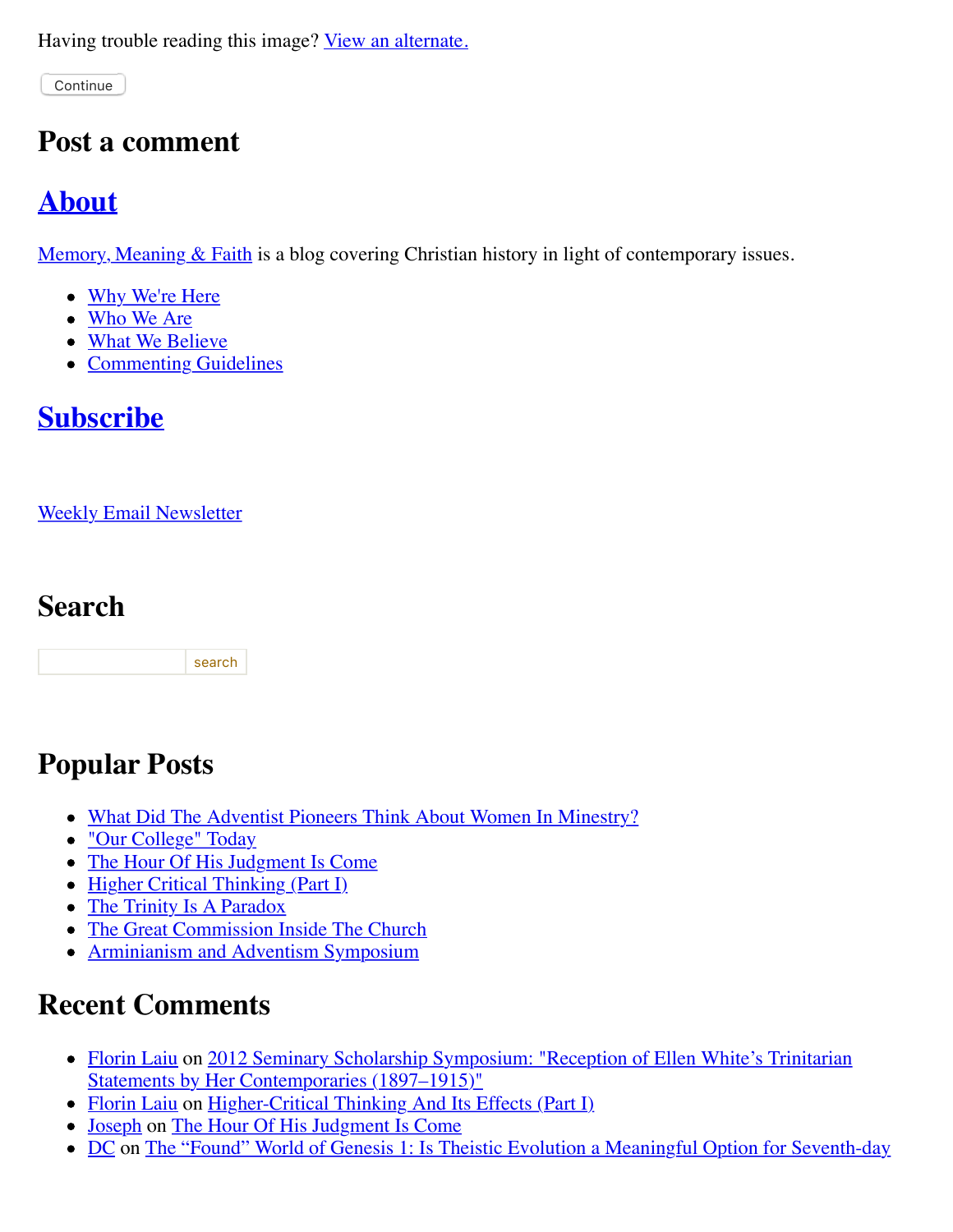[Adventists?](http://web.archive.org/web/20120716002105/http://www.memorymeaningfaith.org/blog/2011/01/found-world-of-genesis-1-theistic-evolution-1.html)

- [D](http://web.archive.org/web/20120716002105/http://www.memorymeaningfaith.org/blog/2012/04/2012-ellen-whites-issues-symposium-threads-from-an-old-fabric-holy-flesh-movement-indiana.html?cid=6a01287656f488970c0176156750ef970c#comment-6a01287656f488970c0176156750ef970c)[C on 2012 Ellen White Issues Symposium: "Threads from an Old Fabric: New Discoveries](http://web.archive.org/web/20120716002105/http://www.memorymeaningfaith.org/blog/2012/04/2012-ellen-whites-issues-symposium-threads-from-an-old-fabric-holy-flesh-movement-indiana.html) Regarding the Holy Flesh Movement in Indiana (1899-1901) and Ellen White's Response"
- [Rebekah Allen](http://web.archive.org/web/20120716002105/http://www.memorymeaningfaith.org/blog/2010/04/adventist-pioneers-women-ministry.html?cid=6a01287656f488970c0168eb2eb63d970c#comment-6a01287656f488970c0168eb2eb63d970c) on [What Did Early Adventist Pioneers Think About Women in Ministry?](http://web.archive.org/web/20120716002105/http://www.memorymeaningfaith.org/blog/2010/04/adventist-pioneers-women-ministry.html)
- [Denis Kaiser on 2012 Seminary Scholarship Symposium: "Reception of Ellen White's Trinitarian](http://web.archive.org/web/20120716002105/http://www.memorymeaningfaith.org/blog/2012/02/2012-seminary-scholarship-symposium-.html) Statements by Her Contemporaries (1897–1915)"
- [Steve](http://web.archive.org/web/20120716002105/http://www.memorymeaningfaith.org/blog/2012/02/2012-seminary-scholarship-symposium-.html?cid=6a01287656f488970c01630519bd58970d#comment-6a01287656f488970c01630519bd58970d) [M on 2012 Seminary Scholarship Symposium: "Reception of Ellen White's Trinitarian](http://web.archive.org/web/20120716002105/http://www.memorymeaningfaith.org/blog/2012/02/2012-seminary-scholarship-symposium-.html) Statements by Her Contemporaries (1897–1915)"
- [Dojcin Zivadinovic](http://web.archive.org/web/20120716002105/http://www.memorymeaningfaith.org/blog/2012/04/2012-ellen-whites-issues-symposium-threads-from-an-old-fabric-holy-flesh-movement-indiana.html?cid=6a01287656f488970c0168ea439e71970c#comment-6a01287656f488970c0168ea439e71970c) on 2012 Ellen White Issues Symposium: "Threads from an Old Fabric: New [Discoveries Regarding the Holy Flesh Movement in Indiana \(1899-1901\) and Ellen White's Response"](http://web.archive.org/web/20120716002105/http://www.memorymeaningfaith.org/blog/2012/04/2012-ellen-whites-issues-symposium-threads-from-an-old-fabric-holy-flesh-movement-indiana.html)
- [Nicholas Miller](http://web.archive.org/web/20120716002105/http://www.memorymeaningfaith.org/blog/2012/02/adventists-and-ecumenism-the-good-and-the-bad.html?cid=6a01287656f488970c01676529bb76970b#comment-6a01287656f488970c01676529bb76970b) on [Adventists and Ecumenism: The Good and the Bad](http://web.archive.org/web/20120716002105/http://www.memorymeaningfaith.org/blog/2012/02/adventists-and-ecumenism-the-good-and-the-bad.html)

## **[Categories](http://web.archive.org/web/20120716002105/http://www.memorymeaningfaith.org/blog/archives.html)**

- [2010 Adventist Historians' Conference](http://web.archive.org/web/20120716002105/http://www.memorymeaningfaith.org/blog/2010-adventist-historians-conference/)
- [2012 Seminary Scholarship Symposium](http://web.archive.org/web/20120716002105/http://www.memorymeaningfaith.org/blog/2012-seminary-scholarship-symposium/)
- [Adventist Studies](http://web.archive.org/web/20120716002105/http://www.memorymeaningfaith.org/blog/adventist-studies/)
- [Archaeology](http://web.archive.org/web/20120716002105/http://www.memorymeaningfaith.org/blog/archaeology/)
- [Arminianism and Adventism Symposium](http://web.archive.org/web/20120716002105/http://www.memorymeaningfaith.org/blog/arminianism-and-adventism-symposium/)
- [Biblical Backgrounds](http://web.archive.org/web/20120716002105/http://www.memorymeaningfaith.org/blog/biblical-backgrounds/)
- [Blog Information](http://web.archive.org/web/20120716002105/http://www.memorymeaningfaith.org/blog/blog-info/)
- **[Book Review](http://web.archive.org/web/20120716002105/http://www.memorymeaningfaith.org/blog/book-review/)**
- [Church and Society](http://web.archive.org/web/20120716002105/http://www.memorymeaningfaith.org/blog/church-and-society/)
- [Church History](http://web.archive.org/web/20120716002105/http://www.memorymeaningfaith.org/blog/church-history/)
- [Ellen White Symposium](http://web.archive.org/web/20120716002105/http://www.memorymeaningfaith.org/blog/ellen-white-symposium/)
- [Historical Theology](http://web.archive.org/web/20120716002105/http://www.memorymeaningfaith.org/blog/theology/)
- [History of Interpretation](http://web.archive.org/web/20120716002105/http://www.memorymeaningfaith.org/blog/history-of-interpretation/)
- [Missions and Ministry](http://web.archive.org/web/20120716002105/http://www.memorymeaningfaith.org/blog/missions-and-ministry/)
- [Philosophy of History](http://web.archive.org/web/20120716002105/http://www.memorymeaningfaith.org/blog/philosophy-of-history/)
- [Quotable](http://web.archive.org/web/20120716002105/http://www.memorymeaningfaith.org/blog/sources/)
- [Science and Theology](http://web.archive.org/web/20120716002105/http://www.memorymeaningfaith.org/blog/science-and-theology/)

### **Recent Posts**

- [2012 Ellen White Issues Symposium: "Ellen G. White on Leadership and Power"](http://web.archive.org/web/20120716002105/http://www.memorymeaningfaith.org/blog/2012/04/2012-ellen-whites-issues-symposium-white-on-leadership-and-power.html)
- [2012 Ellen White Issues Symposium: "Threads from an Old Fabric: New Discoveries Regarding the](http://web.archive.org/web/20120716002105/http://www.memorymeaningfaith.org/blog/2012/04/2012-ellen-whites-issues-symposium-threads-from-an-old-fabric-holy-flesh-movement-indiana.html) Holy Flesh Movement in Indiana (1899-1901) and Ellen White's Response"
- [2012 Ellen White Issues Symposium: "Can a Biblical Inspired Writer Use Literary Sources?"](http://web.archive.org/web/20120716002105/http://www.memorymeaningfaith.org/blog/2012/03/2012-ellen-whites-issues-symposium-inspired-writer-literary-sources.html)
- [2012 Ellen White Issues Symposium: "D. M. Canright and Inspiration: The Origin of a Crisis"](http://web.archive.org/web/20120716002105/http://www.memorymeaningfaith.org/blog/2012/03/2012-ellen-whites-issues-symposium-canright-ellen-white-inspiration-crisis.html)
- [2012 Ellen White Issues Symposium: "Ellen White and Me"](http://web.archive.org/web/20120716002105/http://www.memorymeaningfaith.org/blog/2012/03/2012-ellen-white-issues-symposium-ellen-white-and-me.html)
- [2012 Seminary Scholarship Symposium: "The Authoritative Hermeneutics in Irenaeus and Tertullian"](http://web.archive.org/web/20120716002105/http://www.memorymeaningfaith.org/blog/2012/03/2012-sss-authoritative-hermeneutics-in-irenaeus-and-tertullian.html)
- [2012 Seminary Scholarship Symposium: "Reception of Ellen White's Trinitarian Statements by Her](http://web.archive.org/web/20120716002105/http://www.memorymeaningfaith.org/blog/2012/02/2012-seminary-scholarship-symposium-.html) Contemporaries (1897–1915)"
- [2012 Seminary Scholarship Symposium: "A Theology of Music Among Sabbatarian Adventists, 1849-](http://web.archive.org/web/20120716002105/http://www.memorymeaningfaith.org/blog/2012/02/2012-sss-theology-of-music-sabbatarian-adventists-1849-1863.html) 1863"
- [Adventists and Ecumenism: The Good and the Bad](http://web.archive.org/web/20120716002105/http://www.memorymeaningfaith.org/blog/2012/02/adventists-and-ecumenism-the-good-and-the-bad.html)
- [The "Found" World of Genesis 1 Part II: How Does Science Inform Theology](http://web.archive.org/web/20120716002105/http://www.memorymeaningfaith.org/blog/2011/08/the-found-world-of-genesis-1-part-ii-science-informing-theology.html)